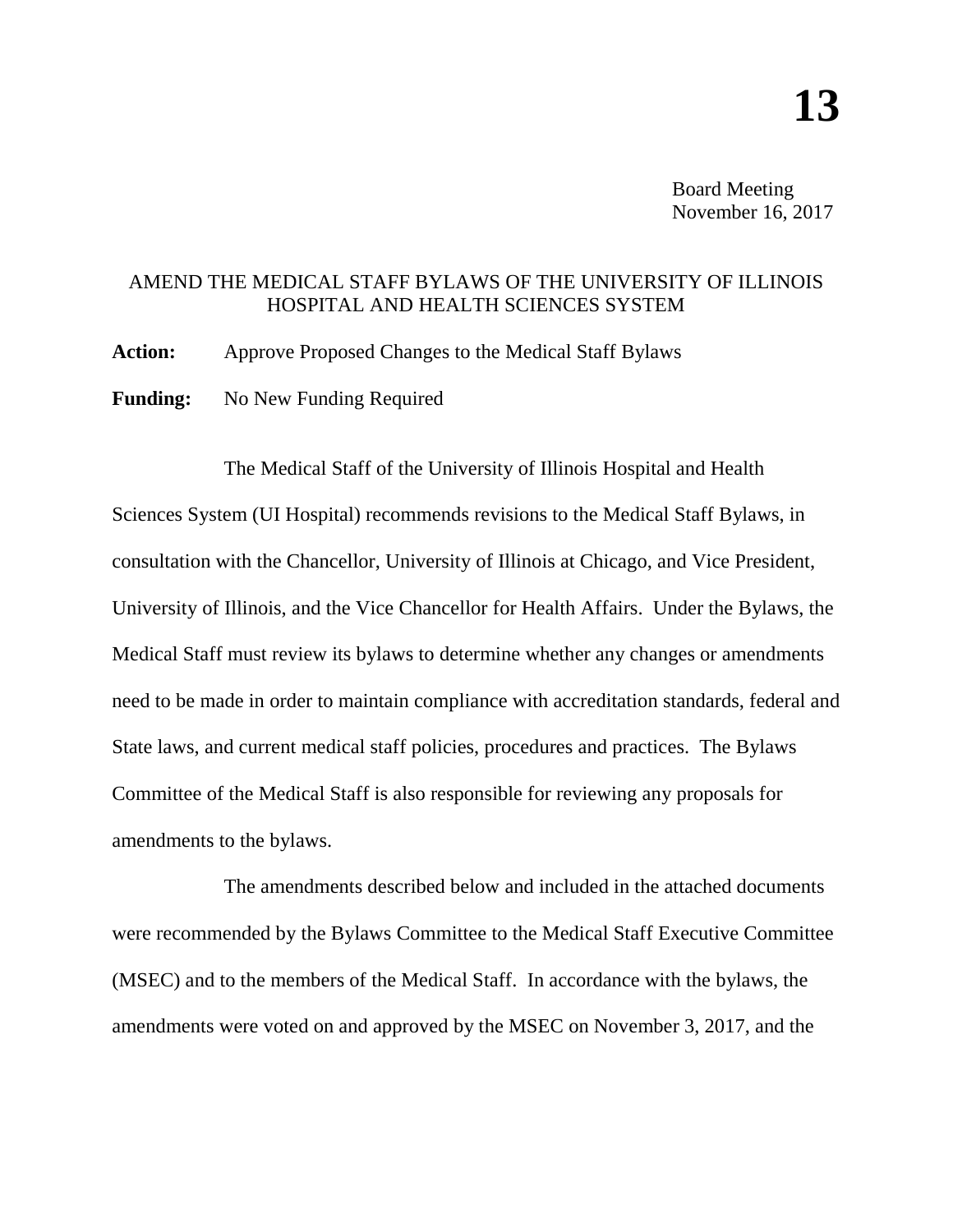Medical Staff members on November 8, 2017. Per the Bylaws, amendments become

effective only when approved by the Board of Trustees.

Both the edited version of the bylaws as well as the final draft document are

submitted for consideration. The substantive changes are summarized below, including

the specific Articles and Sections to be amended and the reasons for the proposed

changes.

# **I. Article III, Section 1 – Performance of the History and Physical (Page 4)**

The proposed amendment restores from a prior version of the Bylaws the term "physician" to clarify that physicians, including resident physicians, may perform history and physician examinations in addition to other practitioners who are credentialed and privileged.

## **II. Article III, Section 2 – Medical Screening Examination (Page 6)**

The proposed new Section has been added to comply with the federal Emergency Medical Treatment and Active Labor Act (EMTALA), which requires that a hospital's bylaws or rules and regulations determine which individuals are qualified to perform a medical screening exam under EMTALA. This is language taken from an existing UI Hospital policy.

### **III. Article V, Section 3.C – Temporary Privileges (Page 18)**

The proposed language clarifies that temporary privileges, which are granted for up to 120 days, may be renewed beyond the 120 day period, but only on a case by case basis when there is an important patient care, treatment, and service need that mandates an immediate authorization to practice, or when a new applicant with a complete application that raises no concerns is awaiting review and approval of the MSEC and the Board of Trustees while the full credentials information is verified and approved. Examples would include, but are not limited to: (1) situation where a physician becomes ill or takes a leave of absence and another practitioner would need to cover his/her practice until he/she returns, or (2) a specific practitioner has the necessary skills to provide care to a patient that a practitioner currently privileged does not possess.